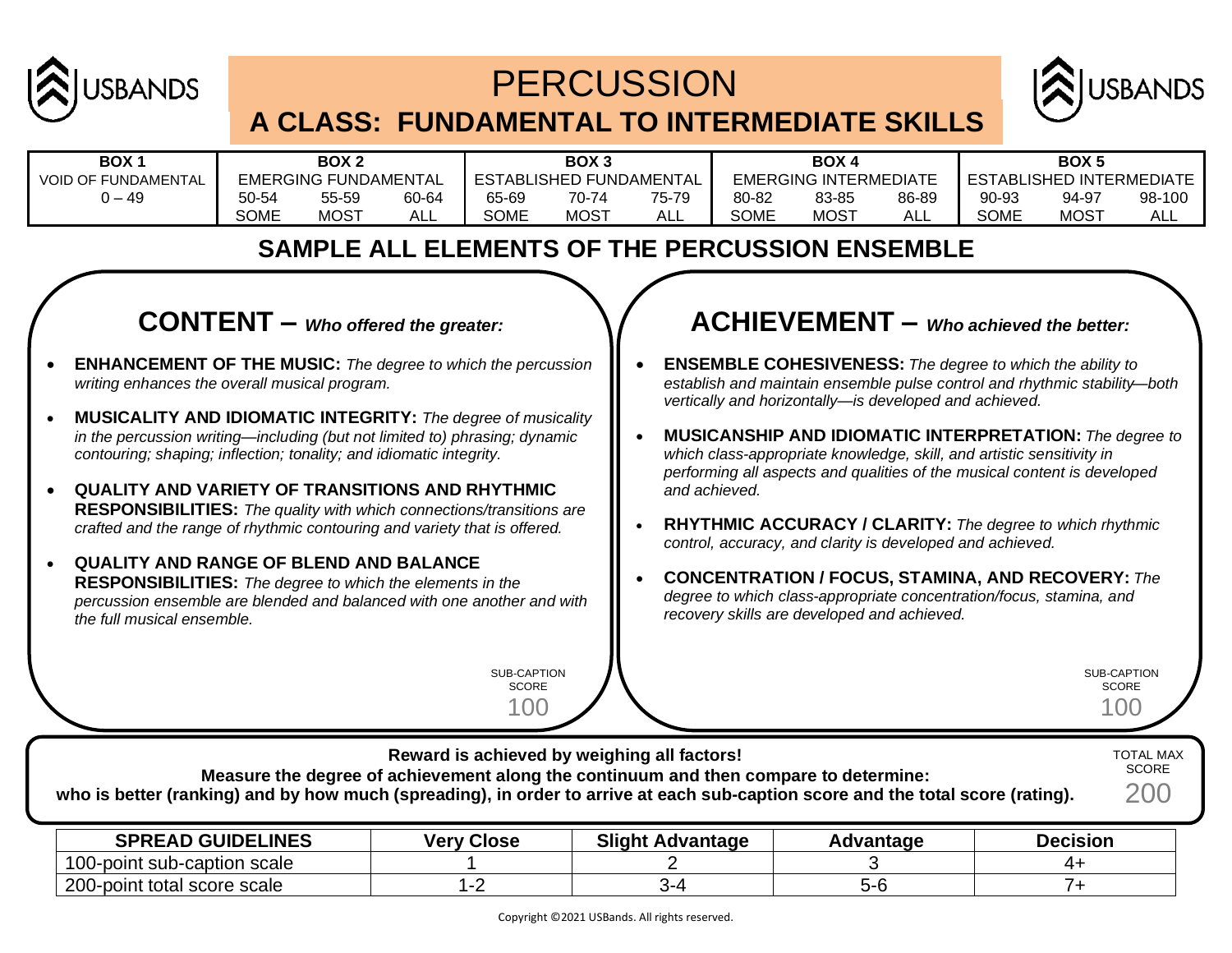

#### A CLASS PERCUSSION



| BOX <sub>1</sub>                             | BOX <sub>2</sub>                                                                                      | BOX <sub>3</sub>                                                                                                                                                                                                                        | <b>POINTS OF COMPARISON</b>                                                            | BOX <sub>4</sub>                                                                                                                                                                                                                                                                          | BOX <sub>5</sub>                                                                                                                                                |  |  |  |
|----------------------------------------------|-------------------------------------------------------------------------------------------------------|-----------------------------------------------------------------------------------------------------------------------------------------------------------------------------------------------------------------------------------------|----------------------------------------------------------------------------------------|-------------------------------------------------------------------------------------------------------------------------------------------------------------------------------------------------------------------------------------------------------------------------------------------|-----------------------------------------------------------------------------------------------------------------------------------------------------------------|--|--|--|
| <b>VOID OF</b><br><b>FUNDAMENTAL</b>         | <b>EMERGING FUNDAMENTAL</b>                                                                           | <b>ESTABLISHED FUNDAMENTAL</b>                                                                                                                                                                                                          |                                                                                        | <b>EMERGING INTERMEDIATE</b>                                                                                                                                                                                                                                                              | <b>ESTABLISHED INTERMEDIATE</b>                                                                                                                                 |  |  |  |
| $0 - 49$                                     | 55-59<br>50-54<br>60-64<br><b>SOME</b><br>MOST<br>ALL                                                 | 70-74<br>75-79<br>65-69<br>SOME<br><b>MOST</b><br>ALL                                                                                                                                                                                   | A CLASS                                                                                | 86-89<br>80-82<br>83-85<br>SOME<br><b>MOST</b><br>ALL                                                                                                                                                                                                                                     | 94-97<br>98-100<br>90-93<br>SOME<br><b>MOST</b><br>ALL                                                                                                          |  |  |  |
|                                              |                                                                                                       |                                                                                                                                                                                                                                         |                                                                                        |                                                                                                                                                                                                                                                                                           |                                                                                                                                                                 |  |  |  |
| Fundamental<br>offerings are<br>not present. |                                                                                                       | Fundamental skills and qualities with variety choices limited to<br>this scope. Single efforts or slight layering of fundamental<br>efforts. Minimal dynamic/tempo/spacial/expressive range, with<br>basic contrast and few gradations. | <b>CONTENT</b>                                                                         | Skills and qualities offer some complexity and dimensionality, with moderate to<br>good variety drawn from a basic to intermediate scope. Moderate to good<br>dynamic/tempo/spacial/expressive range with clear contrasts and some<br>gradations. Slight to moderate layering of efforts. |                                                                                                                                                                 |  |  |  |
|                                              | <b>Emerging writing</b><br>fundamentals-with very basic<br>components-enhance at a<br>nascent level.  | Established & mostly correct<br>writing fundamentals-with<br>basic components---provide<br>basic enhancement.                                                                                                                           | <b>ENHANCEMENT OF</b><br><b>MUSIC</b>                                                  | Emerging intermediate writing qualities<br>& some layering of intermediate<br>components provide moderate<br>enhancement.                                                                                                                                                                 | Established intermediate writing<br>qualities & moderate layering of<br>intermediate components provide good<br>enhancement.                                    |  |  |  |
|                                              | Emerging writing<br>fundamentals provide nascent<br>levels.                                           | <b>Emerging writing</b><br>fundamentals provide good<br>basic levels.                                                                                                                                                                   | <b>MUSICALITY &amp;</b><br><b>IDIOMATIC INTEGRITY</b>                                  | Emerging intermediate qualities<br>provide moderate intermediate levels.                                                                                                                                                                                                                  | Established intermediate qualities<br>provide good intermediate levels.                                                                                         |  |  |  |
|                                              | Emerging fundamental quality,<br>with some variety across a<br>very basic range.                      | Established fundamental<br>quality, with good variety<br>across a basic range.                                                                                                                                                          |                                                                                        | Emerging intermediate quality, with<br>moderate variety across an<br>intermediate range.                                                                                                                                                                                                  | Established intermediate quality, with<br>good variety across an intermediate<br>range.                                                                         |  |  |  |
|                                              | Emerging fundamental quality<br>with very basic balance<br>responsibilities within the<br>percussion. | Established fundamental<br>quality, with an emerging<br>range of basic balance<br>responsibilities within the<br>percussion.                                                                                                            | <b>QUALITY &amp; RANGE OF</b><br><b>BLEND &amp; BALANCE</b><br><b>RESPONSIBILITIES</b> | Emerging intermediate qualities, with a<br>moderate range of intermediate blend<br>& balance responsibilities within the<br>percussion, sometimes with the full<br>ensemble.                                                                                                              | Established intermediate qualities, with<br>a good range of intermediate blend &<br>balance responsibilities within the<br>percussion & with the full ensemble. |  |  |  |

| A foundation<br>for<br>fundamental<br>achievement is<br>not present. |                                                                                                                                                                                   | Fundamental, basic achievement that serves as a foundation for<br>future growth. Individual skills dominate, with some emerging<br>awareness of the ensemble and the individual's basic role<br>within the ensemble. Achievement may vary between<br>responsibilities, sections, and over time. | <b>ACHIEVEMENT</b>                                                       |                                                                                                                                                                                                | Moderate individual skill, strength and stamina emerging from a good technical<br>foundation and a broader range and variety of responsibilities. Moderate to good<br>ensemble awareness and individual ability to fulfill an intermediate role within the<br>ensemble. Achievement may vary between responsibilities, sections, and over |
|----------------------------------------------------------------------|-----------------------------------------------------------------------------------------------------------------------------------------------------------------------------------|-------------------------------------------------------------------------------------------------------------------------------------------------------------------------------------------------------------------------------------------------------------------------------------------------|--------------------------------------------------------------------------|------------------------------------------------------------------------------------------------------------------------------------------------------------------------------------------------|-------------------------------------------------------------------------------------------------------------------------------------------------------------------------------------------------------------------------------------------------------------------------------------------------------------------------------------------|
|                                                                      | Basic achievement of<br>fundamental skills is<br>emerging; the foundation for<br>further growth may be<br>unstable.                                                               |                                                                                                                                                                                                                                                                                                 | <b>ENSEMBLE</b><br><b>COHESIVENESS</b>                                   | Moderate achievement of intermediate<br>skills is emerging but may vary.                                                                                                                       | Good achievement of intermediate<br>skills is established throughout the<br>ensemble.                                                                                                                                                                                                                                                     |
|                                                                      |                                                                                                                                                                                   | Moderate achievement of basic<br>skills is established but may<br>vary. There is a foundation for<br>further growth                                                                                                                                                                             | <b>MUSICANSHIP &amp;</b><br><b>IDIOMATIC</b><br><b>INTERPRETATION</b>    | Moderate achievement of a good<br>range of intermediate skills & qualities<br>is emerging but may vary.                                                                                        | Good achievement of a broad range of<br>intermediate skills & qualities is<br>established throughout the ensemble.                                                                                                                                                                                                                        |
|                                                                      |                                                                                                                                                                                   |                                                                                                                                                                                                                                                                                                 | <b>RHYTHMIC ACCURACY</b><br><b>CLARITY</b>                               | Moderate achievement of intermediate<br>skills is emerging but may vary.                                                                                                                       | Good achievement of intermediate<br>skills is established throughout the<br>ensemble.                                                                                                                                                                                                                                                     |
|                                                                      | Basic concentration is<br>emerging, stamina is<br>occasionally sufficient for<br>very basic challenges,<br>recoveries are very<br>occasionally attempted with<br>minimal success. | Basic concentration is<br>established, with frequent<br>breaks. Stamina is moderately<br>sufficient for basic challenges;<br>recoveries are occasionally<br>attempted with moderate<br>success.                                                                                                 | <b>CONCENTRATION /</b><br><b>FOCUS, STAMINA &amp;</b><br><b>RECOVERY</b> | A good level of concentration is<br>established, with occasional breaks.<br>Stamina is moderately sufficient for<br>intermediate challenges; frequent<br>recoveries are moderately successful. | A good level of concentration is well-<br>established, with occasional minor<br>breaks. Stamina supports intermediate<br>challenges; recoveries are usually<br>applied with good success.                                                                                                                                                 |

COPYRIGHT © 2021 USBANDS. ALL RIGHTS RESERVED. (rev. 8/12/2021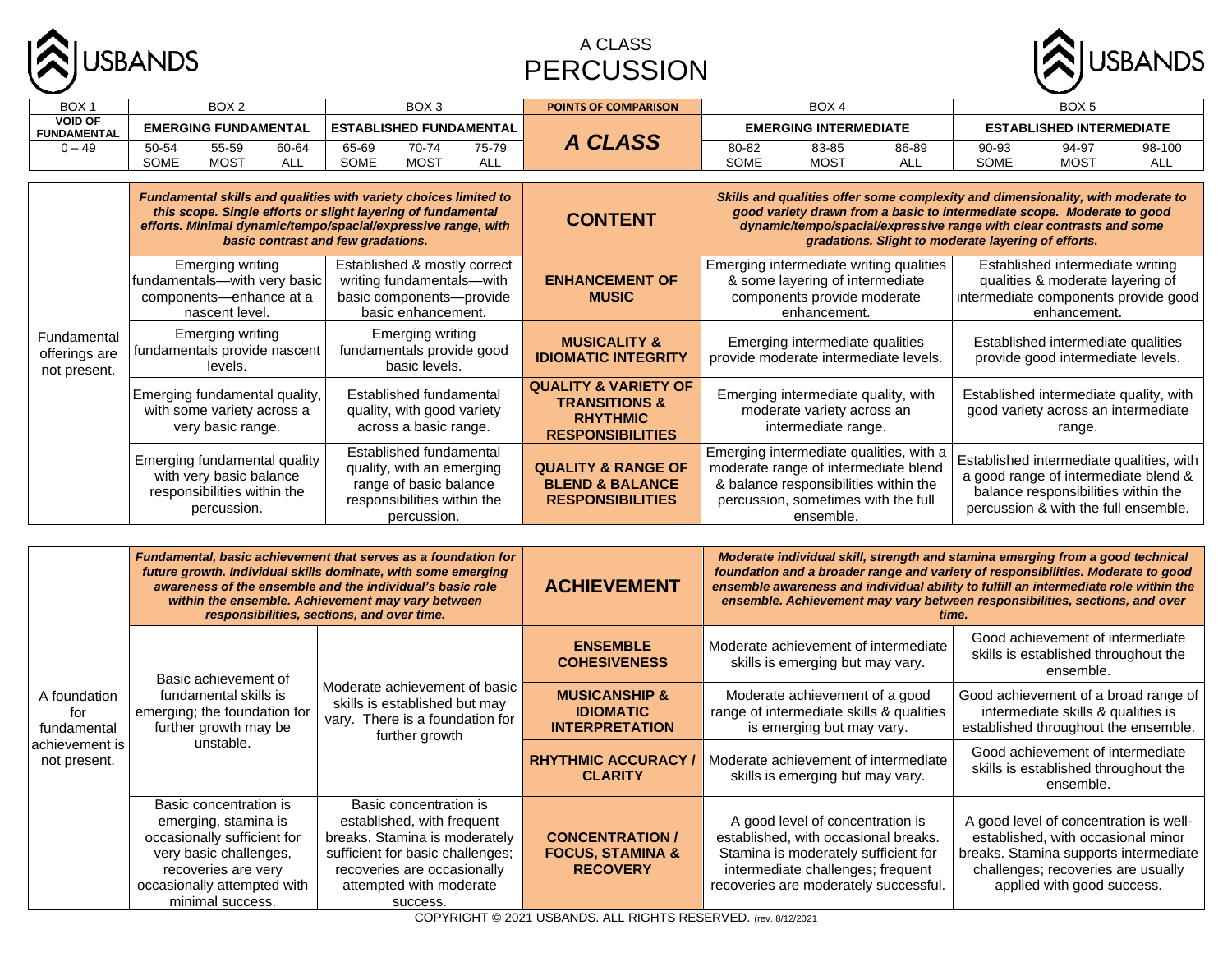

# **PERCUSSION**



## **OPEN CLASS: INTERMEDIATE TO ADVANCED SKILLS**

| <b>BOX</b>                  | BOX <sub>2</sub>      |             | BOX <sub>3</sub><br><b>BOX 4</b> |             | BOX <sub>5</sub>         |       |                             |             |       |             |             |        |
|-----------------------------|-----------------------|-------------|----------------------------------|-------------|--------------------------|-------|-----------------------------|-------------|-------|-------------|-------------|--------|
| <b>VOID OF INTERMEDIATE</b> | EMERGING INTERMEDIATE |             | <b>ESTABLISHED INTERMEDIATE</b>  |             | <b>EMERGING ADVANCED</b> |       | <b>ESTABLISHED ADVANCED</b> |             |       |             |             |        |
| 49 – (                      | 50-54                 | 55-59       | 60-64                            | 65-69       | 70-74                    | 75-79 | 80-82                       | 83-85       | 86-89 | 90-93       | 94-97       | 98-100 |
|                             | <b>SOME</b>           | <b>MOST</b> | ALL                              | <b>SOME</b> | <b>MOST</b>              | ALL   | <b>SOME</b>                 | <b>MOST</b> | AL.   | <b>SOME</b> | <b>MOST</b> | ALL    |

## **SAMPLE ALL ELEMENTS OF THE PERCUSSION ENSEMBLE**

## **CONTENT –** *Who offered the greater:*

- **ENHANCEMENT OF THE MUSIC:** *The degree to which the percussion writing enhances the overall musical program.*
- **MUSICALITY AND IDIOMATIC INTEGRITY:** *The degree of musicality in the percussion writing—including (but not limited to) phrasing; dynamic contouring; shaping; inflection; tonality; and idiomatic integrity.*
- **QUALITY, VARIETY, RANGE, AND DEPTH OF TRANSITIONS AND RHYTHMIC RESPONSIBLITIES:** *The quality with which connections/transitions are crafted and the range of rhythmic contouring and variety that is offered.*
- **QUALITY, RANGE, AND DEPTH OF BLEND AND BALANCE RESPONSIBILITIES:** *The degree to which the elements in the percussion ensemble are blended and balanced with one another and with the full musical ensemble.*
- **CREATIVITY:** *The level of creativity displayed in the exploration, usage, and integration of class-appropriate qualities, skills, and techniques.*

SUB-CAPTION SCORE 100

## **ACHIEVEMENT –** *Who achieved the better:*

- **ENSEMBLE COHESIVENESS:** *The degree to which the ability to establish and maintain ensemble pulse control and rhythmic stability—both vertically and horizontally—is developed and achieved.*
- **MUSICANSHIP AND IDIOMATIC INTERPRETATION:** *The degree to which class-appropriate knowledge, skill, and artistic sensitivity in performing all aspects and qualities of the musical content is developed and achieved.*
- **RHYTHMIC ACCURACY / CLARITY:** *The degree to which rhythmic control, accuracy, and clarity is developed and achieved.*
- **CONCENTRATION / FOCUS, STAMINA, AND RECOVERY:** *The degree to which class-appropriate concentration/focus, stamina, and recovery skills are developed and achieved.*

SUB-CAPTION SCORE 100

| who is better (ranking) and by how much (spreading), in order to arrive at each sub-caption score and the total score (rating). | Reward is achieved by weighing all factors! | Measure the degree of achievement along the continuum and then compare to determine: |           |                 | <b>TOTAL MAX</b><br><b>SCORE</b><br>200 |
|---------------------------------------------------------------------------------------------------------------------------------|---------------------------------------------|--------------------------------------------------------------------------------------|-----------|-----------------|-----------------------------------------|
| <b>SPREAD GUIDELINES</b>                                                                                                        | <b>Very Close</b>                           | <b>Slight Advantage</b>                                                              | Advantage | <b>Decision</b> |                                         |

|                                                   | .<br>----- | . | ----- |
|---------------------------------------------------|------------|---|-------|
| $100 -$<br>scale<br>-caption<br>·boint<br>. sup-' |            |   |       |
| 200-<br>scale<br>∙boin<br>score<br>otal           |            |   |       |
|                                                   |            |   |       |